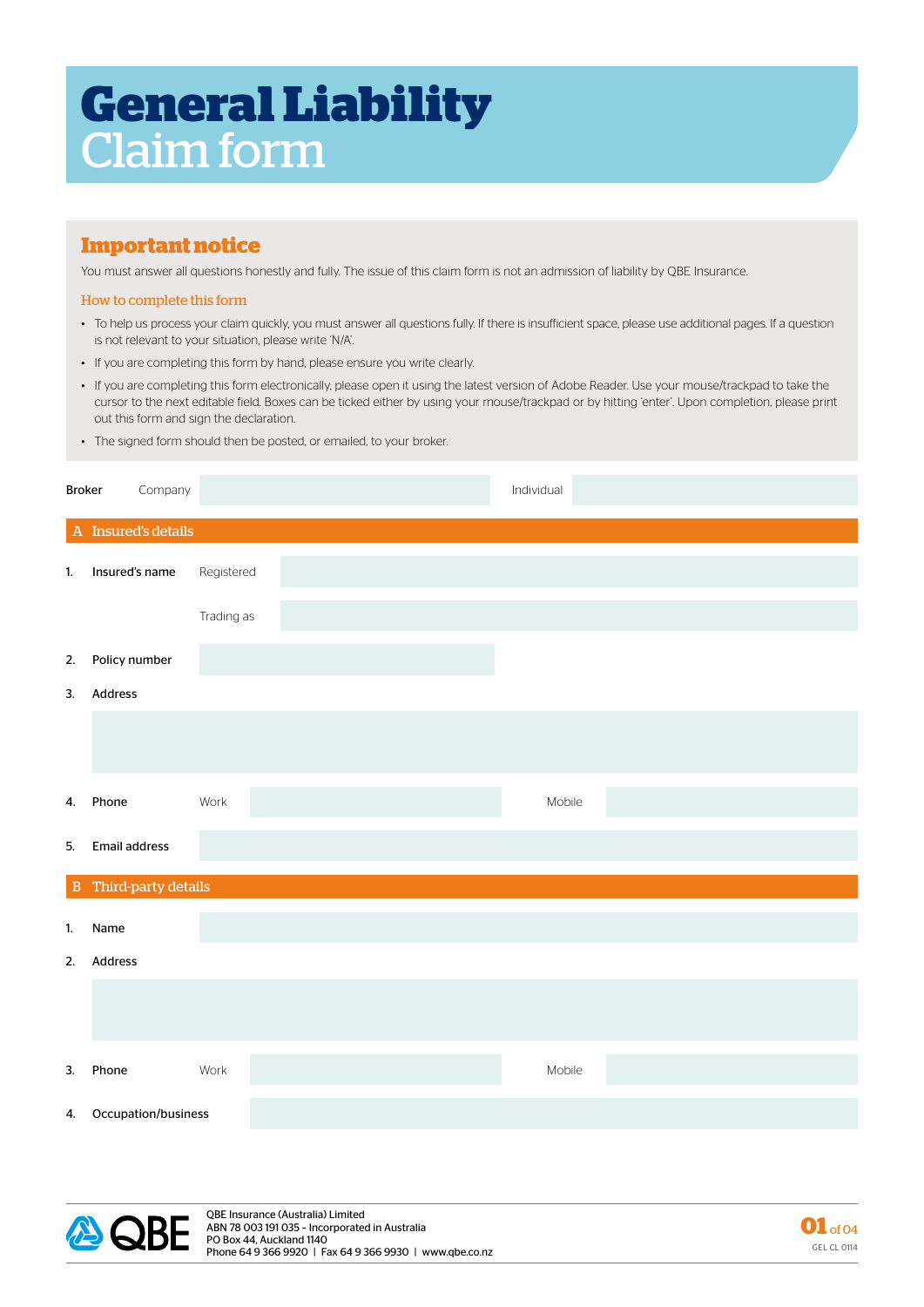|    | C Accident/incident details                                                                                                                                                               |           |
|----|-------------------------------------------------------------------------------------------------------------------------------------------------------------------------------------------|-----------|
| 1. | $dd$ / $mm$ / $yyyy$<br>Date of accident/incident<br>Date<br>time                                                                                                                         | am<br>pm  |
| 2. | Date reported to you<br>Date<br>dd $I$ mm $I$ yyyy<br>time                                                                                                                                | am        |
| 3. | Exact location of accident/incident                                                                                                                                                       |           |
|    |                                                                                                                                                                                           |           |
| 4. | Please describe the accident or incident in as much detail as possible.<br>Do not give your opinion on fault or blame.                                                                    |           |
|    |                                                                                                                                                                                           |           |
| 5. | Have you or any of your employees, contractors or subcontractors admitted responsibility in any way?                                                                                      | Yes<br>Νo |
|    | if 'Yes', please provide details.                                                                                                                                                         |           |
|    |                                                                                                                                                                                           |           |
|    | D Claim and notification                                                                                                                                                                  |           |
| 1. | What is being claimed?                                                                                                                                                                    |           |
|    | Describe the property damage and/or injuries.                                                                                                                                             |           |
|    |                                                                                                                                                                                           |           |
|    |                                                                                                                                                                                           |           |
| 2. | Is this claim in respect of a product you manufacture, construct, erect, install, repair, service,<br>treat, sell, supply or distribute?                                                  | Yes<br>No |
|    | If 'Yes', please attach any conditions of sale that are supplied with the product, and tick to indicate enclosure.<br>(Remember that this could include a copy of your standard invoice.) | Enclosed  |
| 3. | By telephone<br>How were you notified?<br>In person<br>By letter                                                                                                                          | Other     |
| 4. | Who notified you?                                                                                                                                                                         |           |
|    | Their address                                                                                                                                                                             |           |
| 5. | To whom was the incident reported?                                                                                                                                                        |           |
|    | Name                                                                                                                                                                                      |           |
|    | Address                                                                                                                                                                                   |           |
|    | Position/title<br>Phone                                                                                                                                                                   |           |
|    |                                                                                                                                                                                           |           |
|    |                                                                                                                                                                                           |           |



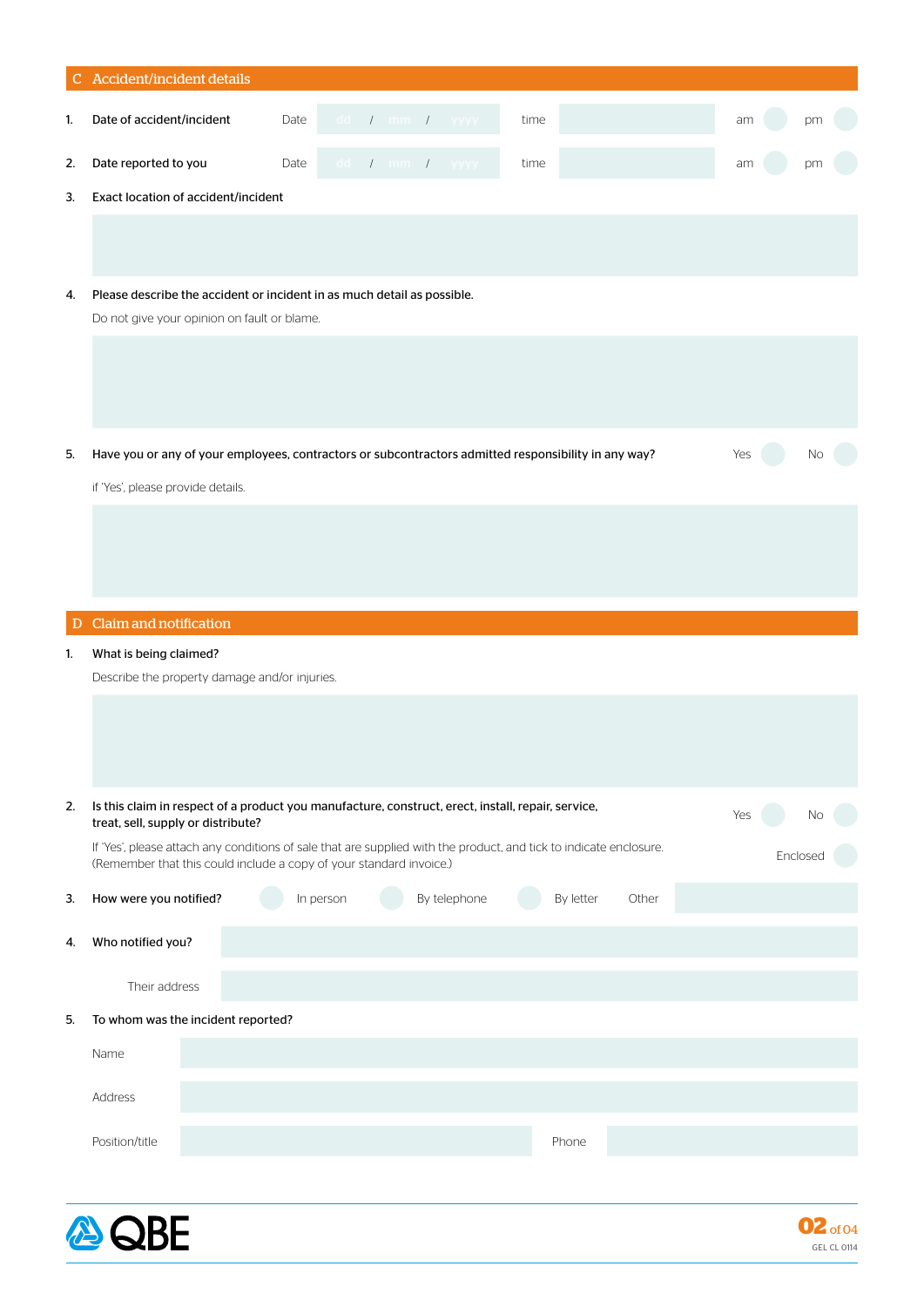| ${\bf E}$ | Witnesses                                                                                                                       |  |                                                                     |  |                                                                                               |                      |     |     |    |
|-----------|---------------------------------------------------------------------------------------------------------------------------------|--|---------------------------------------------------------------------|--|-----------------------------------------------------------------------------------------------|----------------------|-----|-----|----|
| 1.        | Name                                                                                                                            |  |                                                                     |  |                                                                                               |                      |     |     |    |
|           | Address                                                                                                                         |  |                                                                     |  |                                                                                               |                      |     |     |    |
|           | Relationship<br>to insured                                                                                                      |  |                                                                     |  |                                                                                               | Phone                |     |     |    |
| 2.        | Name                                                                                                                            |  |                                                                     |  |                                                                                               |                      |     |     |    |
|           | Address                                                                                                                         |  |                                                                     |  |                                                                                               |                      |     |     |    |
|           | Relationship<br>to insured                                                                                                      |  |                                                                     |  |                                                                                               | Phone                |     |     |    |
| 3.        | Name                                                                                                                            |  |                                                                     |  |                                                                                               |                      |     |     |    |
|           | Address                                                                                                                         |  |                                                                     |  |                                                                                               |                      |     |     |    |
|           | Relationship<br>to insured                                                                                                      |  |                                                                     |  |                                                                                               | Phone                |     |     |    |
| 4.        | Name                                                                                                                            |  |                                                                     |  |                                                                                               |                      |     |     |    |
|           | Address                                                                                                                         |  |                                                                     |  |                                                                                               |                      |     |     |    |
|           | Relationship<br>to insured                                                                                                      |  |                                                                     |  |                                                                                               | Phone                |     |     |    |
| 5.        | Name                                                                                                                            |  |                                                                     |  |                                                                                               |                      |     |     |    |
|           | Address                                                                                                                         |  |                                                                     |  |                                                                                               |                      |     |     |    |
|           | Relationship<br>to insured                                                                                                      |  |                                                                     |  |                                                                                               | Phone                |     |     |    |
| F         | At the scene                                                                                                                    |  |                                                                     |  |                                                                                               |                      |     |     |    |
| 1.        |                                                                                                                                 |  | Did a Police Officer attend the accident/incident?                  |  |                                                                                               |                      |     | Yes | No |
|           | If 'Yes', Officer's name                                                                                                        |  |                                                                     |  |                                                                                               | Stationed at         |     |     |    |
| 2.        |                                                                                                                                 |  | Did the Police lay any charges or suggest action that may be taken? |  |                                                                                               |                      | Yes |     | No |
|           | G Other insurance                                                                                                               |  |                                                                     |  |                                                                                               |                      |     |     |    |
| 1.        |                                                                                                                                 |  |                                                                     |  | Do you or any contractor or subcontractor hold any other policy which could cover this claim? |                      | Yes |     | N0 |
|           | If 'Yes', please provide details of which party holds the policy, the name of the insurer, policy number and type of insurance. |  |                                                                     |  |                                                                                               |                      |     |     |    |
|           | Party holding the policy                                                                                                        |  |                                                                     |  |                                                                                               | Insurer              |     |     |    |
|           | Policy number                                                                                                                   |  |                                                                     |  |                                                                                               | Type of<br>insurance |     |     |    |